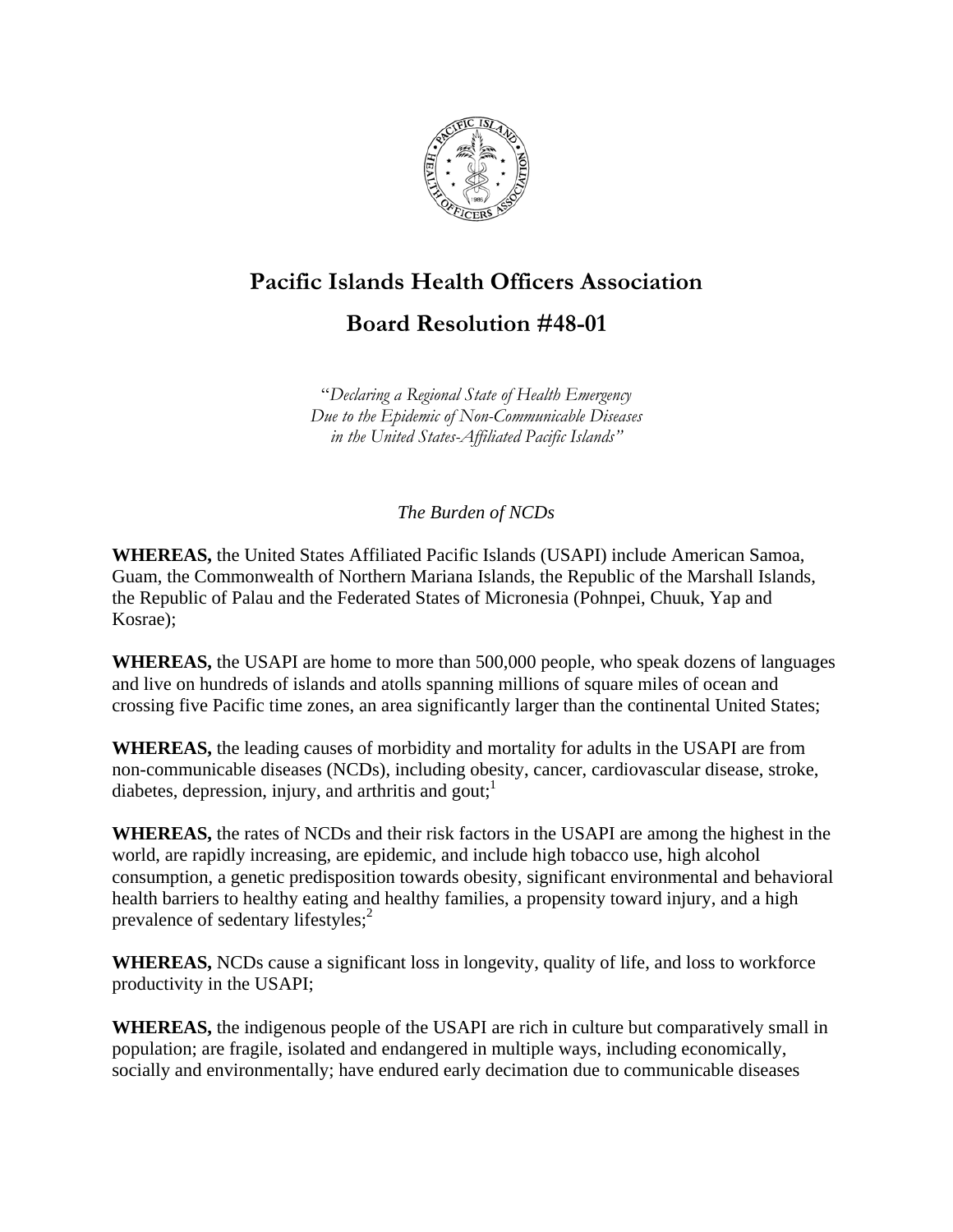contracted shortly after Western contact; and now face decimation and possible extinction due to diseases and changes in climate associated with Western lifestyles; <sup>3</sup>

**WHEREAS,** the NCD burden can be expected to worsen significantly over the next generation, due to the comparatively large percentage of youth in the USAPI population and the chronic outmigration of essential skills needed for effective health care; <sup>4</sup>

### *The Economic Cost of NCDs*

**WHEREAS,** a significant majority of the USAPI health care budgets are consumed by the management and treatment of NCDs;

**WHEREAS,** the burden of NCDs in the USAPI impedes economic growth and prosperity, due to a sicker workforce and the economic drain of related health care;

**WHEREAS,** the local, national, and international funding for NCDs is inadequate: The annual health care budgets for the USAPI are a tiny fraction of the US per capita health care expenditure and cannot sustain or manage the costs of an epidemic of NCDs. In addition, funding for health care in the three Compact Nations, including the Republic of the Marshall Islands, the Republic of Palau and the Federated States of Micronesia, is inadequate and decreasing annually. The US Federal reimbursement for health care in Guam, American Samoa, and the Commonwealth of Northern Mariana Islands is inadequate and tied to unrealistic expectations of local financial matches. Finally, even within these budgets, there is insufficient *local* USAPI financial commitment to NCDs.

**WHEREAS,** the USAPI medical systems—given the current and rising rates of NCDs—are unable to manage the health complications of NCDs effectively due to the high cost and infrastructure required for end stage treatment, which include dialysis, cancer surgery, cancer chemotherapy and radiation therapy, intensive cardiac care for hospitalized patient, specialty stroke units, and sub-specialty medical care;

**WHEREAS,** many residents of the USAPI migrate to other parts of the USAPI and to the United States for medical care that cannot be accessed locally, and this medical migration stresses already burdened health systems in Guam, CNMI and the United States and causes suffering among USAPI families and communities, due to separation and financial strain;

**WHEREAS,** the cost and complexity of health care in the USAPI are increased exponentially due to the geographic isolation of small islands;

#### *Overall Inadequacy of the Current Response*

**WHEREAS,** many NCDs are preventable and have fewer complications with early intervention;

**WHEREAS,** many of the risk factors for NCDs can be effectively alleviated with known strategies and models of care;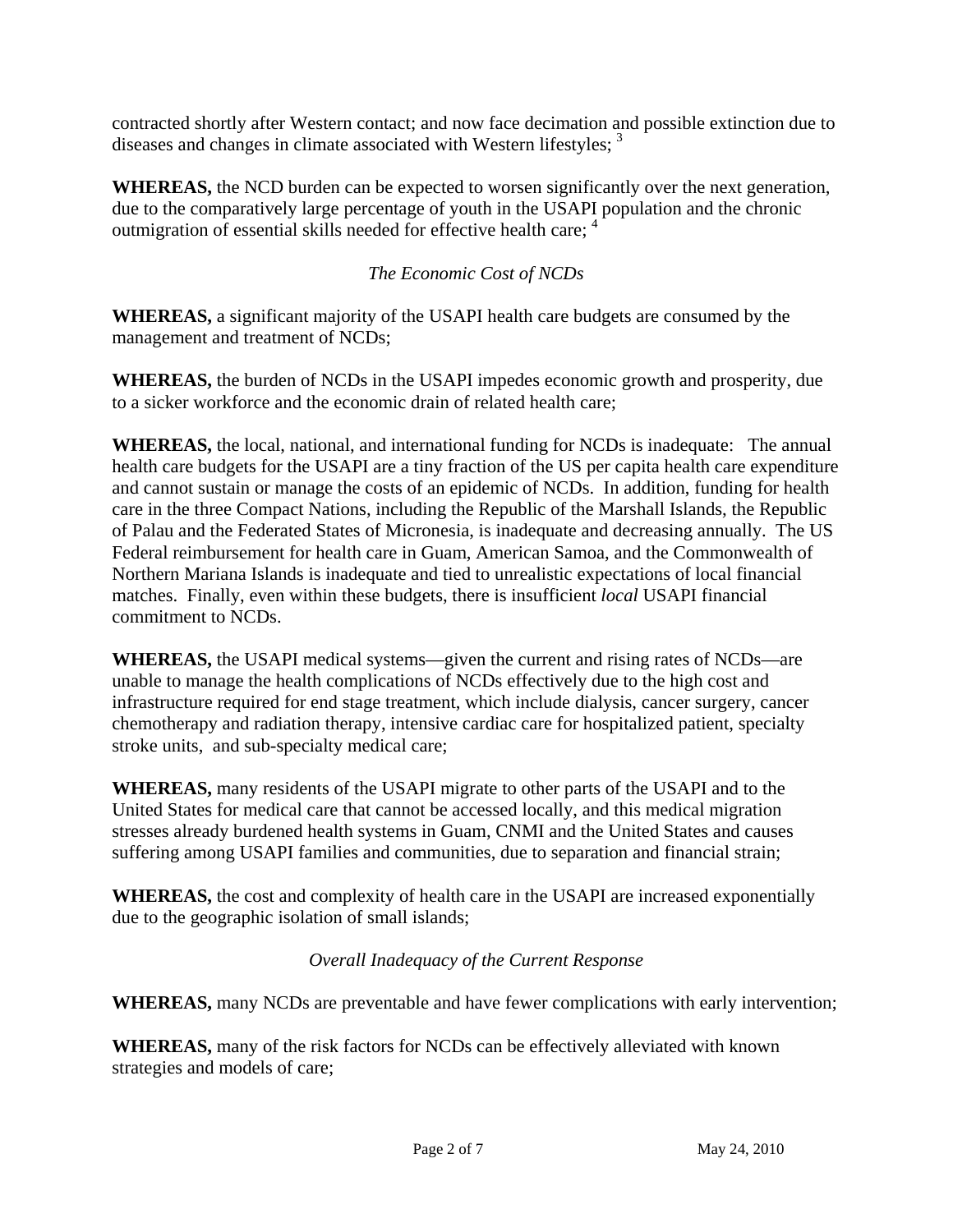**WHEREAS,** the current approach to NCD prevention and control in the USAPI is inadequate and generally ineffective for a variety of reasons, including the limitations of disease-specific donor funding, poor or absent public health planning, insufficient NCD data, ineffective systems of evaluation and quality assurance, weak lab infrastructure, a largely undertrained, underskilled, and poorly-incentivized workforce, poor coordination and communications, and a misalignment between local priorities and donor funding;

**WHEREAS,** external funding for health care in the USAPI from the United States and other sources is unbalanced, with significant resources and mobilization dedicated to issues such as bioterrorism and pandemic influenza but comparatively fewer resources, effort and coordination focused on NCDs, a far more urgent issue for the region;

**WHEREAS,** the USAPI community infrastructure necessary for effective health is not adequate for the challenge of controlling NCDs. Such infrastructure includes sidewalks, dog control, night lighting, bike paths, safe beaches, car control, as well as appropriate preventive and primary services, such as nutrition, health education, community advocacy, school-based programs, and other prerequisites to healthy communities, including those prerequisites that are dependent upon other sectors, such as agriculture, fisheries, education, and trades and industry.

**WHEREAS,** the current health and education workforce in the USAPI are working hard to address the challenge of NCD but overall lack the numbers, expertise, educational programs, salaries and support systems to effectively address the challenge;

**WHEREAS,** the United States Institute of Medicine's study on USAPI health and health care, entitled *Pacific Partnerships for Health: Charting a Course for the 21<sup>st</sup> Century, made four* significant recommendation, none of which have been adequately addressed since their publication in 1998, including: $5$ 

- 1) Adopting and supporting a viable system of community-based primary care and preventive services.
- 2) Improving coordination within and between the jurisdictions and the United States.
- 3) Increasing community involvement and investment in health care.
- 4) Promote the education and training of the health care workforce.

#### *The Need for a PIHOA Regional Policy on NCDs*

**WHEREAS,** the Board of Directors of the PIHOA is comprised of the Ministers, Secretaries, and Directors of Health of the USAPI;

**WHEREAS,** PIHOA's mission is to improve the health and well-being of communities in the USAPI by providing through consensus a unified credible voice on health issues of regional significance;

**WHEREAS,** most USAPI and NCD-related regional health association have NCD plans or strategies; however, the USAPI and their regional bodies still have not spoken with a clear, unified and cross-sectoral voice on the epidemic of NCDs in the region;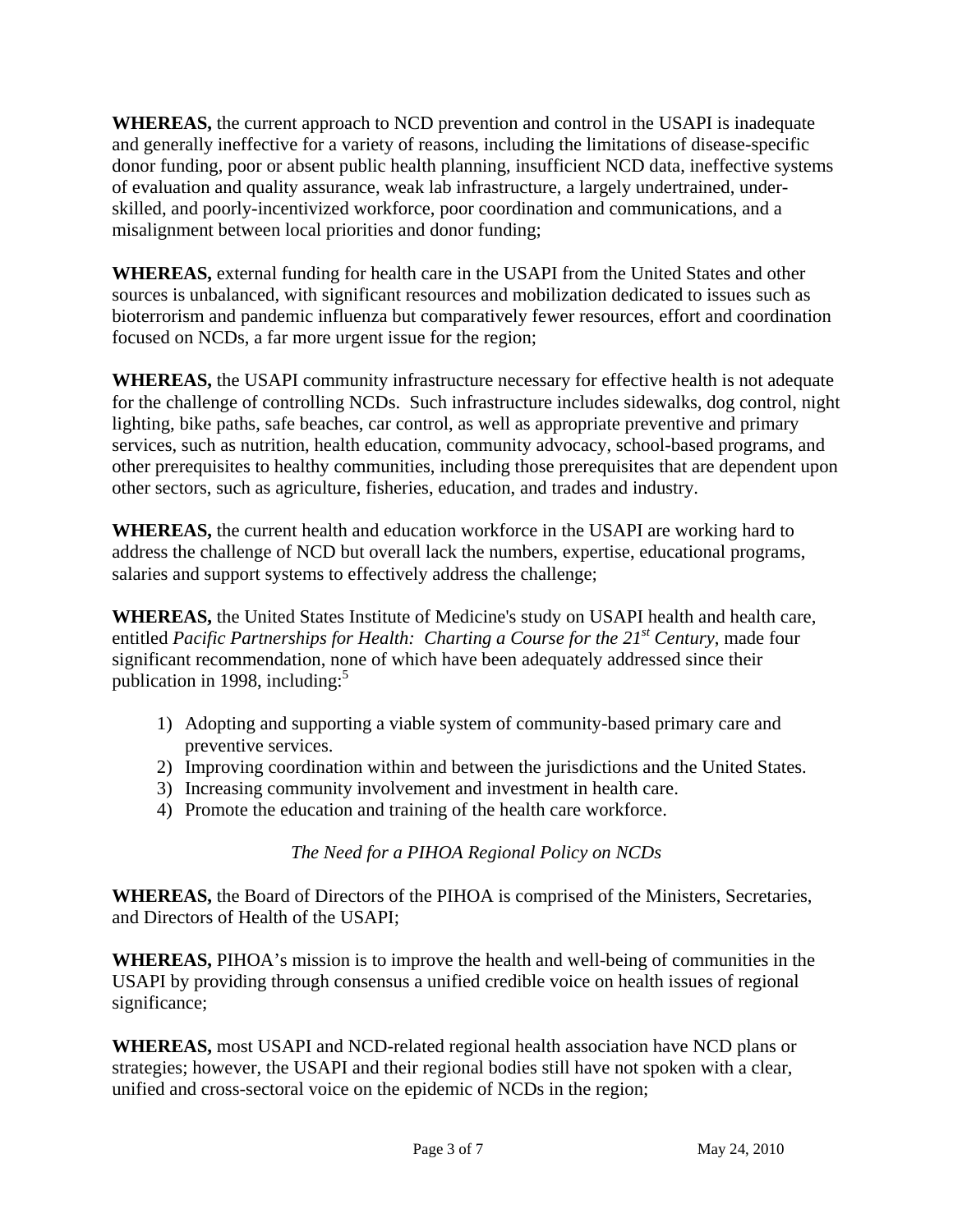**WHEREAS,** a PIHOA Regional Policy on NCDs, developed in consultation with USAPI health agencies and health-related regional associations, would contribute significantly to focusing and coordinating more effectively the attention and resources of local, national and international agencies and leadership, with regards to the NCD epidemic in the USAPI;

#### *On Declarations of Emergency and Emergency Preparedness and Response*

**WHEREAS,** PIHOA acknowledges that Declarations of Emergency by non-governmental organizations have limited precedent and are not legally binding, though they can be ethically and morally binding;

**WHEREAS,** declarations of emergency commonly involve a discrete event, the activation of mutual aid, and benchmarks for ending the declaration;

**WHEREAS,** in the case of NCDs, the *event* is a health catastrophe that is slow moving; *the activation of aid* is a re-assessment, reorganization, and increase of resources that up until now have been fragmented, inadequate, and insufficiently effective; and *the benchmarks for ending the declaration* have yet to be clearly agreed upon and, when defined, are unlikely to be met within the timeframe commonly associated with emergency declarations and within this current generation;

**WHEREAS,** Emergency Preparedness and Response is often narrowly defined as a community effectively preparing for, and responding to, a discrete disaster event, such as a tsunami, landslide, earthquake or typhoon;

**WHEREAS,** Emergency Preparedness and Response must *also* be understood as reducing overall human susceptibility to emergencies (fostering healthy people); reducing exposure to emergencies (fostering healthy homes) and increasing resilience in the face of emergencies (fostering healthy communities);

**AND WHEREAS,** the epidemic of NCDs in the USAPI is both an emergency and a serious impediment to effective emergency preparedness and response in the USAPI;

**NOW THEREFORE BE IT RESOLVED,** that the Pacific Island Health Officers Association declares a Regional State of Health Emergency among the United States Affiliated Pacific Islands, due to the epidemic of NCDs;

**BE IT FURTHER RESOLVED,** that PIHOA encourages the Chief Executives in PIHOA member states to proclaim legally-binding national and territorial declarations of health emergency due to the NCD epidemic;

**BE IT FURTHER RESOLVED,** that PIHOA exhorts local, national, and international agencies and donors to devote the same or greater urgency and resource mobilization to the cause of and response to NCDs in the USAPI, as they have more recently devoted to pandemic influenza and bioterrorism;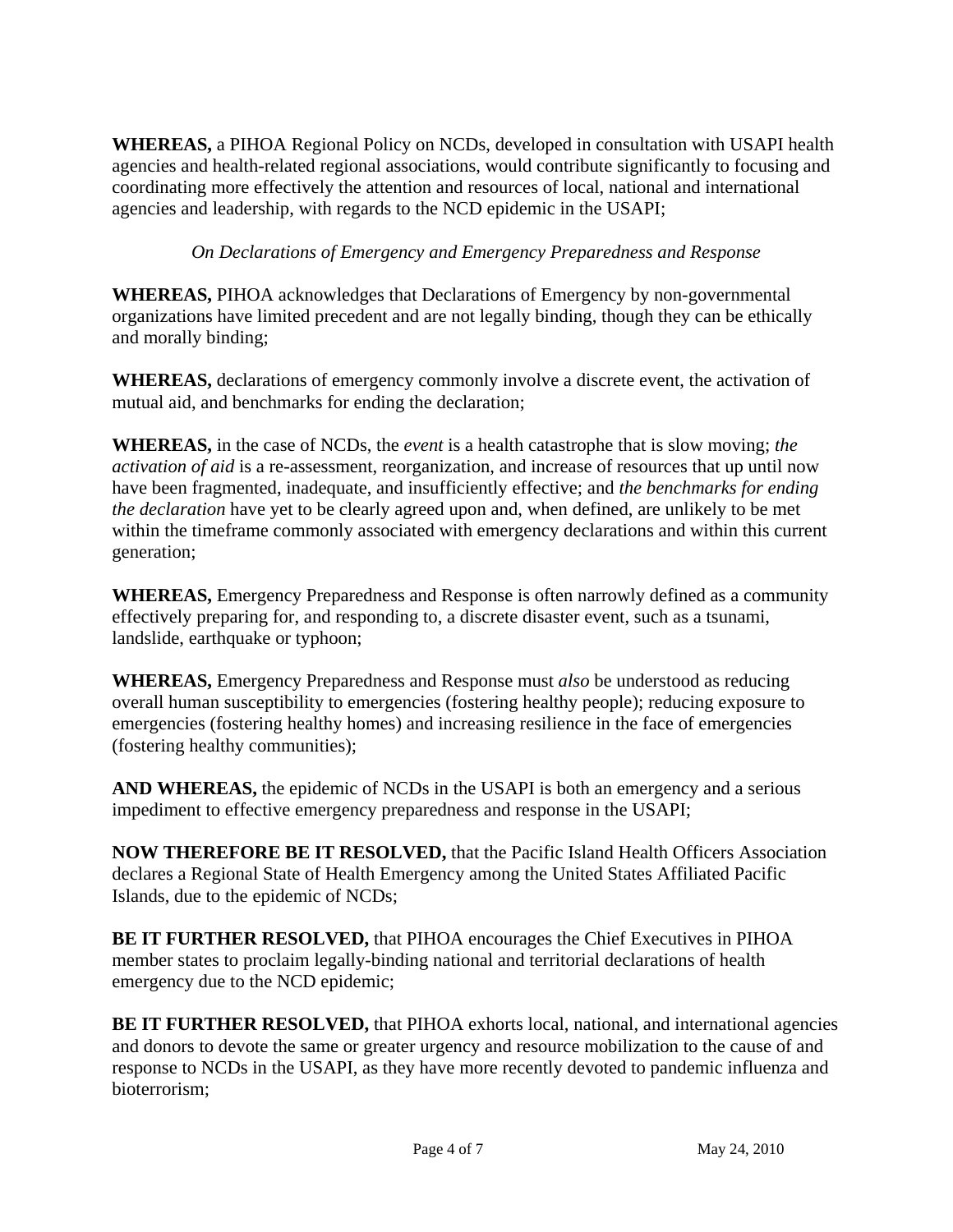**BE IT FURTHER RESOLVED,** that PIHOA shall develop a clear regional policy on Non-Communicable Diseases; that this policy shall respond effectively to the Declaration of a Regional State of Health Emergency of NCDs; and that this policy shall consist of a set of high level goals and recommendations that will provide voluntary and flexible guidance to PIHOA member states, donor agencies and regional partners, on addressing the epidemic of NCDs;

**BE IT FURTHER RESOLVED,** that the PIHOA Regional Policy on NCDs shall integrate and harmonize effectively with other regional and local NCD policies and plans;

**BE IT FURTHER RESOLVED,** that the PIHOA Regional Policy on NCDs shall include benchmarks for ending the Regional State of Health Emergency;

**BE IT FURTHER RESOLVED,** that the PIHOA Regional Policy on NCDs shall provide clear justification for its goals and recommendations, including clear, accurate and referenced data on NCDs and their impact on the USAPI;

**BE IT FURTHER RESOLVED,** that the PIHOA Regional Policy on NCDs shall identify whether, when, and how a Regional USAPI Plan for NCDs can and should be developed;

**BE IT FURTHER RESOLVED,** that this PIHOA NCD Policy shall include, but need not be limited to, recommendations to:

- Health Agencies of PIHOA Member States
- Donor and technical assistance agencies
- National and territorial legislatures
- PIHOA Affiliate Members and other USAPI-governed health-related regional associations
- USAPI Chief Executives, including the Micronesian Chief Executives Summit
- Government agencies and sectors other than health, including but not limited to education, environment, agriculture, fisheries, and parks and recreation.
- Traditional leaders, churches and faith-based organizations, and community groups.

**BE IT FURTHER RESOLVED,** that the PIHOA Regional Policy on NCDs shall be developed in effective consultation with PIHOA Member States and PIHOA Affiliate Members and other regional associations that are health-related and USAPI-governed, including:

- The Micronesian and American Samoan Chief Executives
- The Association of Pacific Island Legislatures
- The American Pacific Nurse Leaders Council
- The Pacific Basin Medical Association
- The Pacific Basin Dental Association
- The Pacific Substance Abuse and Mental Health Collaborating Council
- The Pacific Islands Primary Care Association
- The Pacific Chronic Disease Coalition
- The Pacific Partners for Tobacco Free Islands
- The Cancer Council of the Pacific Islands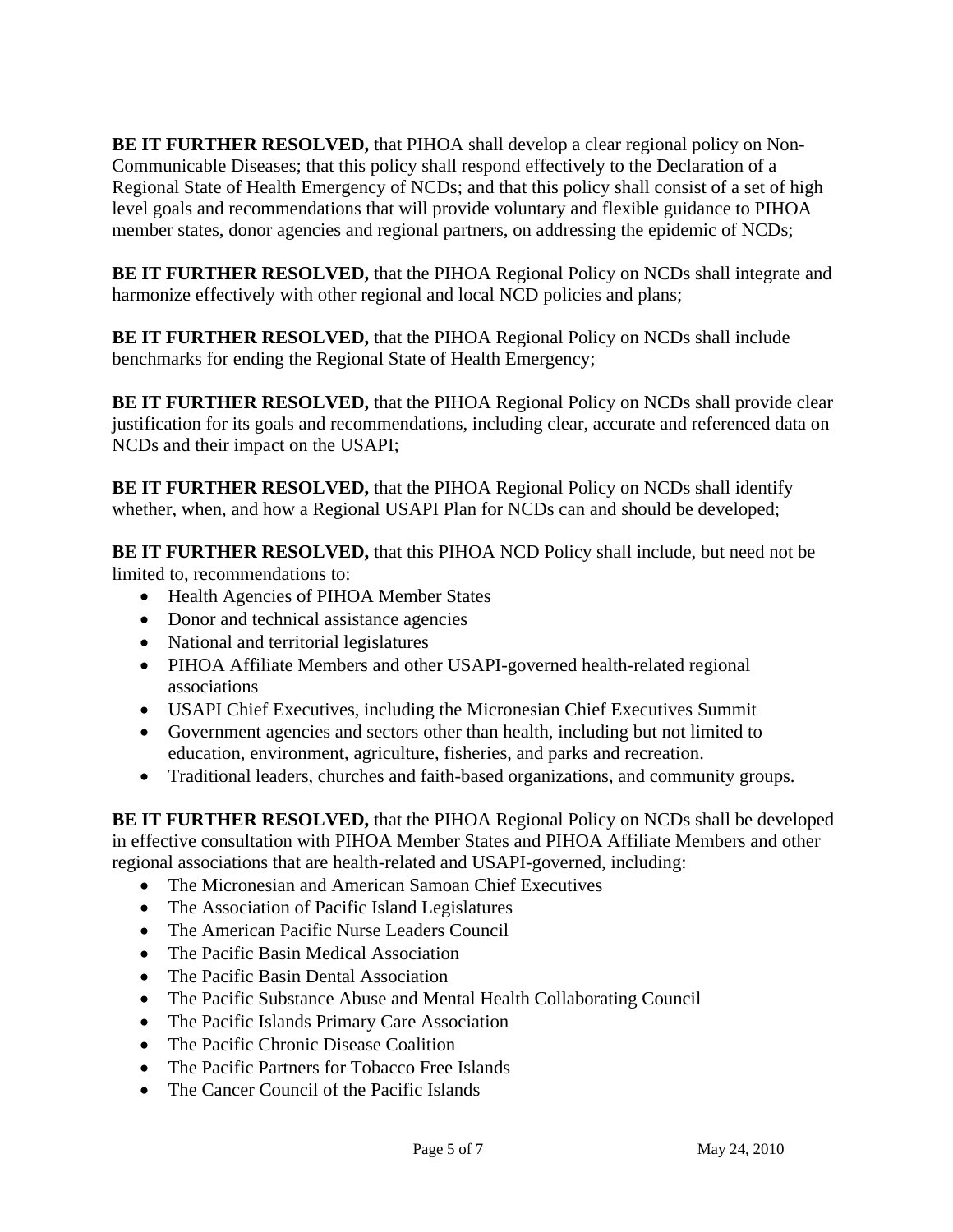- The Pacific Post-Secondary Education Council
- The Pacific Resources for Education and Learning
- The Secretariat of the Pacific Community
- The Northern Pacific Environmental Health Association
- The Association of USAPI Laboratories
- The Pacific Islands Jurisdictions AIDS Action Group
- The Pacific Islands Tuberculosis Controllers Association

**BE IT FURTHER RESOLVED**, that PIHOA Regional NCD Policy shall be developed in consultation with other associations from other sectors that are not commonly considered healthrelated but whose work has a significant impact on NCDs, including regional associations in agriculture, education, fisheries, business, parks and recreations, arts and culture, and other sectors;

**BE IT FURTHER RESOLVED,** that PIHOA shall identify and work to secure resources necessary for the development and implementation of the PIHOA Regional Policy on NCDs;

**BE IT FURTHER RESOLVED, that the PIHOA Secretariat will integrate all of its priority** areas into NCD control, including Human Resources for Health, Quality Assurance and Improvement, Public Health Planning, Laboratory Strengthening, Health Data Systems, and Connectivity, and will report on progress to this end at the  $49<sup>th</sup>$  PIHOA Meeting;

**BE IT FURTHER RESOLVED**, that the basic framework for a PIHOA Regional Policy on NCDs shall be completed and submitted to the PIHOA Board of Directors at the 49<sup>th</sup> PIHOA Meeting, when a timeline for its completion will be identified;

**BE IT FURTHER RESOLVED** that this resolution will be sent to the Chief Executives of PIHOA Member States; USAPI regional associations identified above; the health committees of national and territorial legislatures in the USAPI; ministers, secretaries and directors of nonhealth agencies in the USAPI, such as education, agriculture and environment; traditional leaders in the USAPI; local community groups and NGOs, including women's organizations, churches and faith based organizations; international and regional donor and technical assistance agencies, including those for health, education, agriculture and other relevant sectors; appropriate USAPI media; relevant US national associations, such as the Association of State and Territorial Health Officials and the National Association of Chronic Disease Directors; and others, as necessary.

í

Republic of Palau **Federated States of Micronesia** PIHOA President PIHOA Vice President

 $\sqrt{\frac{\text{Huny}}{\text{Hom. Stevenson Kuhrtei, MD}}$   $\frac{1}{\text{Hom. Vita'Akapito Skilling} \cdot \text{DqHMS, DipCH}}$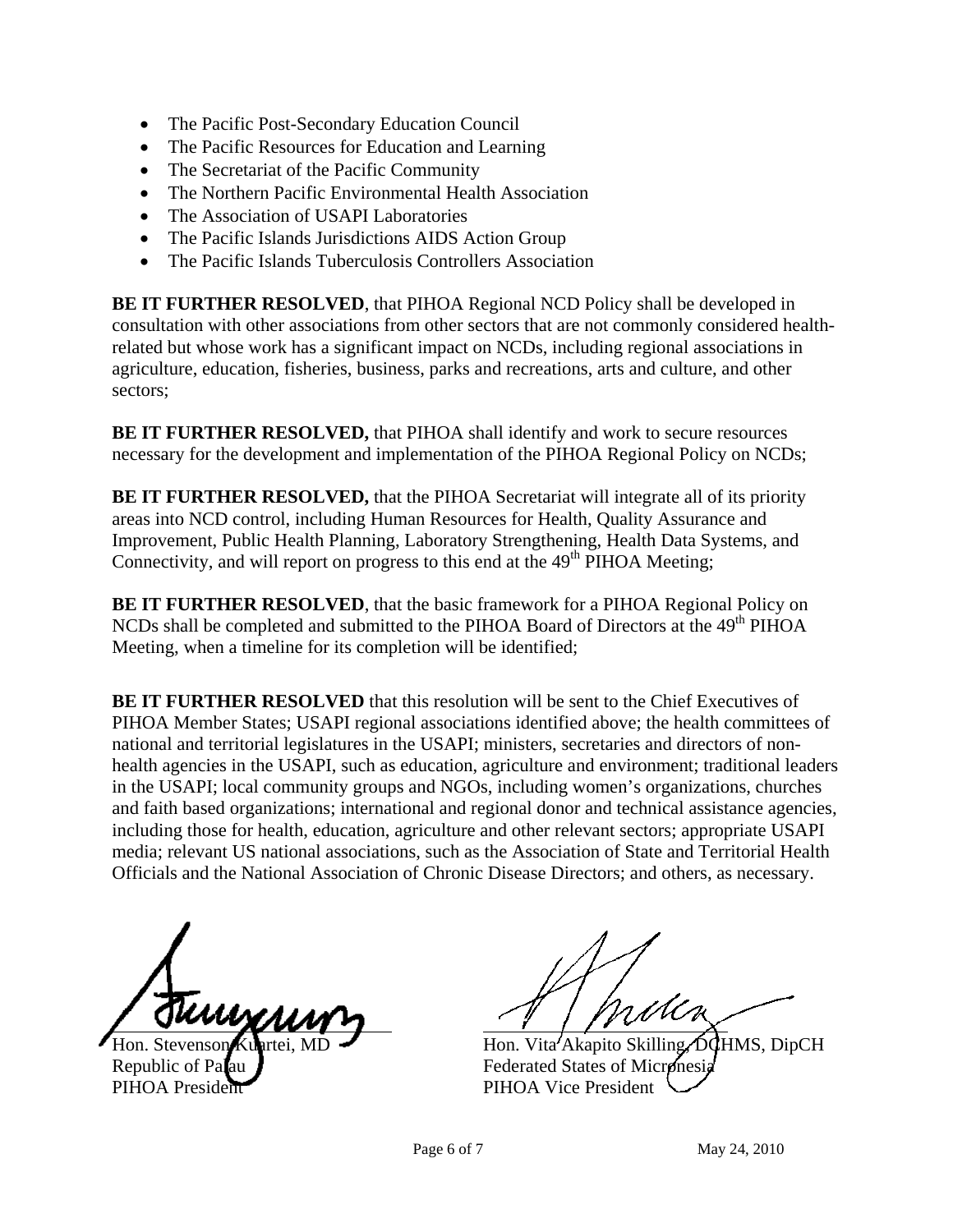$\overline{\phantom{a}}$ 

Hon. Tuiasina Salamo Laumoli, MPH Hon. J. Peter Roberto, ACSW American Samoa Guam PIHOA Treasurer PIHOA Secretary

l

Hon. Joseph Kevin Villagomez, MA **Hon.** Amenta Matthew Commonwealth of Northern Mariana Islands Republic of the Marshall Islands PIHOA Board Member PIHOA Board Member

Thelut, New

- American Samoa NCD Risk Factors STEPS Report, 2007; FSM Risk Factors Steps Report, 2008; RMI NCD Risk Factors STEPS Report, 2007, www.who.int/chp/steps/reports/en/index.html
- Mortality Country Fact Sheets 2006 for Palau, RMI, FSM, World Health Organization Statistical Information System, Mortality Profiles, www.who.int/whosis/mort/profiles/en/

 $<sup>2</sup>$  NCD Risk Factors are also very high:</sup>

 $\overline{a}$ 

- Daily tobacco use: 29.9% in American Samoa, 25.5% in Federated States of Micronesia (Pohnpei), and 20.8% in Marshall Islands. In the Pohnpei FSM, 26.9% of the total population chew betelnut daily.
- The number of families that consume less than the recommended five combined serves of fruit and vegetables: 91.1% in Marshall Islands, 86.7% in American Samoa and 81.8% in the FSM (Pohnpei)
- High prevalence of sedentary lifestyles: 64.3% engaging in low Physical Activity in the FSM (Pohnpei), 62.2% in American Samoa and 50% in Marshall Islands
- Binge drinking (i.e., consumed 5 or more standard drinks per drinking day for men, and consumed 4 or more standard drinks per drinking day for women): 49.6% of men and 33.9% of women in American Samoa, 43.6% of men and 34.6% of women in Marshall Islands, and 35.1% for men and 22.0% for women in the FSM (Pohnpei) Sources:
- American Samoa NCD Risk Factors STEPS Report, 2007; FSM Risk Factors Steps Report, 2008; RMI NCD Risk Factors STEPS Report, 2007, www.who.int/chp/steps/reports/en/index.html

<sup>5</sup> *Pacific Partnerships for Health: Charting a Course for the 21st Century*. 1998. Edited by J. C. Feasley and R. S. Lawrence. Institute of Medicine, Board on Health Care Services and Board on International Health. Washington, DC: National Academy Press.

 $1$  The NCD mortality rates in the USAPI are indeed among the highest in the world. The prevalence of diabetes among 25-64 yearold adults was 47.3% in American Samoa, 32.1% in Federated States of Micronesia (Pohnpei) and 28.3% in Marshall Islands. The prevalence of hypertension, a kind of cardiovascular disease, was 34.2% in American Samoa, 21.2% in Federated States of Micronesia (Pohnpei) and 15.9% in Marshall Islands. The obesity rates (BMI≥30kg/m<sup>2</sup>) were 74.6% in American Samoa, 44.8% in Marshall Islands and 42.6% in Federated States of Micronesia (Pohnpei). Sources:

<sup>&</sup>lt;sup>3</sup> The estimated indigenous population of Pohnpei is only 29,900; of Yap, 10,200; of Kosrae, 7,300; of Chuuk, 53,300; of Palau, 14,400; of the Republic of the Marshall Islands, 49,900; of American Samoa, 50,500; of Guam, 57,300; and of the Commonwealth of Northern Mariana Islands, 17,400. 2005 Census for the Republic of Palau; 2000 Census for the Federated States of Micronesia (Pohnpei, Chuuk, Yap, Kosrae); 2000 Census for the Commonwealth of Northern Mariana Islands; 2000 Census for the American Samoa; 2000 Census for Guam; 1999 Census for the Republic of Marshall Islands. www.pacificweb.org

<sup>&</sup>lt;sup>4</sup> The percentage of the population nineteen aged years or younger was percent of population of the Republic of the Marshall Islands was 55% for the RMI; 54% for the FSM; 48% for American Samoa; 31% for Palau; aged twenty years or younger was 40% for Guam and 30% for CNMI. For comparative purposes, the percentage of the population of the US aged nineteen years or younger was 28%. (2005 Census for the Republic of Palau; 2000 Census for the Federated States of Micronesia [Pohnpei, Chuuk, Yap, Kosrae]; 2000 Census for the Commonwealth of Northern Mariana Islands; 2000 Census for the American Samoa; 2000 Census for Guam; 1999 Census for the Republic of Marshall Islands. www.pacificweb.org; 2006-2008 American Community Survey 3-Year Estimates for the US Survey; www.census.gov)